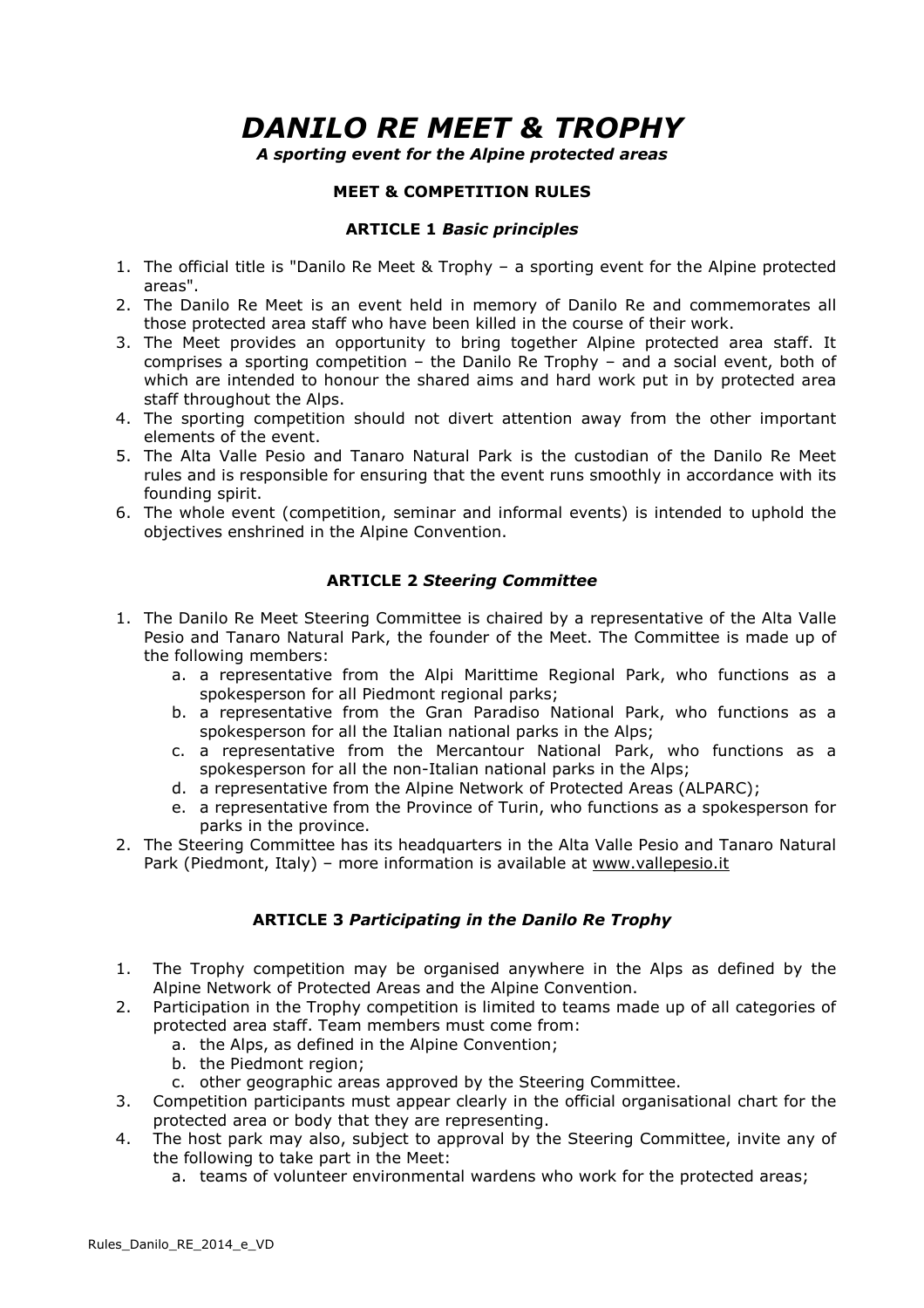- b. teams from other organisations and institutions that are involved in conservation and research activities within the protected areas.
- 5. Staff from other organisations, bodies or associations (national, regional or provincial) which are involved in conservation and monitoring activities in regions containing a protected area are not automatically entitled to take part in the event.
- 6. The athletes must not be professionals in the Trophy discipline for which they have been entered. Professional athletes are forbidden to compete in their particular discipline.

### **ARTICLE 4** *Composition of the teams*

- 1. The teams shall comprise four individuals and may be all-male, all-female or mixed. Teams may include staff from more than one protected area and/or staff on preretirement leave, provided that the individual works for or has worked for one of the eligible protected areas.
- 2. Each athlete may compete in one discipline only.
- 3. The protected areas may be represented by more than one team, in which case the teams should be entered as Team A, Team B, Team C, etc.
- 4. The host protected area reserves the right to reject teams if more than 40 teams are entered. At the end of the registration period, lots will be drawn to determine which of the B and C teams from protected areas that have entered at least two teams will be excluded.

### **ARTICLE 5 Event programme**

- 1. The event should be held over four consecutive days, preferably including a Saturday and Sunday, and must reflect any local considerations and constraints. The Steering Committee proposes the following programme:
	- a. First day: teams and their supporters arrive. Lots will be drawn at a meeting of the team captains to allocate team numbers and the numbers will be handed out. In the evening there will be a buffet of Alpine food – an opportunity to taste traditional local dishes provided by the participating protected areas.
	- b. Second day: training, inspection of the competition sites and thematic seminar.
	- c. Third day: sporting competition. In the evening, there will be a party for all participants which will include the prize-giving ceremony, the presentation of the official Trophy banner and an announcement of which park will be hosting the event in the following year.
	- d. Fourth day: participants can choose to go on the (optional) guided tour of the host protected area; teams travel home.
- 2. The prize-giving ceremony must be organised as an informal social event, with small surprises for each of the participating teams.

### **ARTICLE 6** *Sporting disciplines*

- 1. The four Trophy disciplines are cross-country skiing, ski mountaineering (official UIAA definition), giant slalom and target shooting.
- 2. The host park must appoint a steward to ensure technical compliance with these rules; the steward will also act as the competition judge.
- 3. The Steering Committee will inspect the competition sites after which the proposed courses for the various disciplines may be altered to better reflect the Meet's aims.
- 4. The individual competition events will comprise:
	- a. cross-country skiing over a course of 5 to 8 km; free technique, mass start;
	- b. ski mountaineering with total height gain of 600 to 800 m, mass start;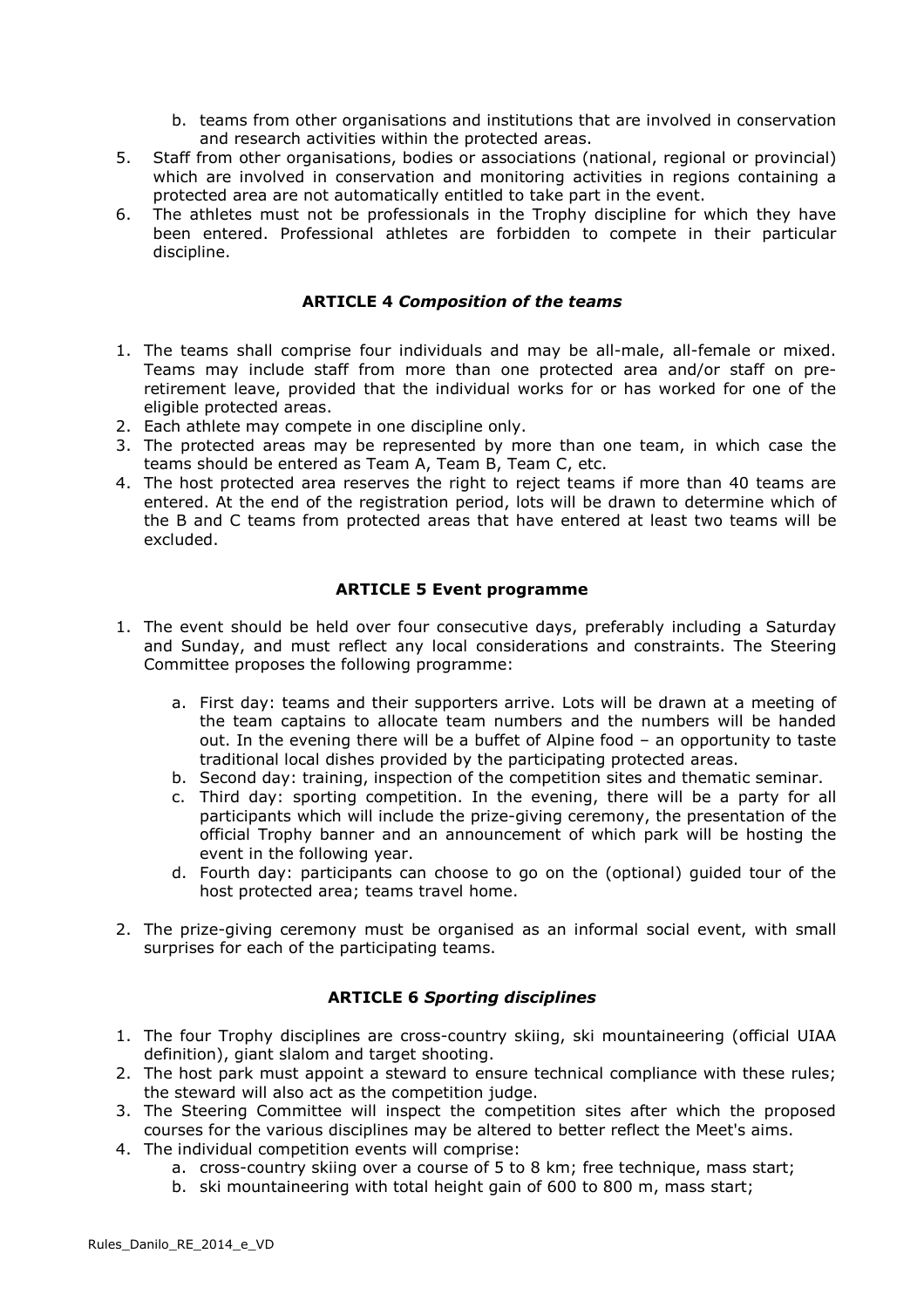- c. giant slalom, total descent of 200 to 500 m over a course at least 600 m in length, either one or two runs;
- d. target shooting with an air rifle (standard 4.5 mm); biathlon-style metal targets at 10 m.

## **ARTICLE 7** *Specific rules for sporting events*

- 1. Ski mountaineering
	- a. Compulsory ski mountaineering equipment:
		- I. skis at least 55 mm wide with metal edges along the full length;
		- II. ski mountaineering bindings;
		- III. unmodified high boots (above the ankle) with notched Vibram-style soles;
		- IV. self-adhesive climbing skins attached to the underside of the skis.
- 2. Giant slalom
	- a. If a competitor omits or misses a gate, he/she must return and go through the gate or be ranked last. If several competitors fail to pass through all the gates, the clock times will be used to determine their positions at the bottom of the rankings.
	- b. The host park or national legislation may require competitors to wear helmets.
- 3. Target shooting
	- a. Competitors in the target shooting event must wear the official uniform of the protected area or organisation that they are representing.
	- b. The rifles will be provided by the host park. At least one rifle must be available for left-handed marksmen/women.
	- c. The event will comprise four rounds of five shots in: standing position, unsupported, at the agreed shooting range. Each round will last a maximum of three minutes: once the three minutes are up, all shooting will be halted. If a competitor fails to fire a shot, it will be counted as void.
	- d. In the event of a tie for the first three places, a further round of five shots will take place. If competitors are still tied at the end of that round, the tied competitors will go head-to-head (missed shot means elimination). The team classification scores will not be affected by the tie-breakers.
	- e. Ideally the shooting range should be set up outdoors in a sheltered location.

# **ARTICLE 8** *Points and final rankings*

- 1. Teams will be awarded points for their position in each individual event. The final ranking will be determined by the combined team score.
- 2. If two teams have identical scores, the total time for the three ski disciplines will determine their ranking.
- 3. Points for each discipline will be as awarded as follows:

| 1 <sup>st</sup>  | 100 points |
|------------------|------------|
| 2 <sub>nd</sub>  | 95 points  |
| 3rd              | 90 points  |
| 4 <sup>th</sup>  | 85 points  |
| <b>5th</b>       | 80 points  |
| 6 <sup>th</sup>  | 75 points  |
| 7 <sup>th</sup>  | 70 points  |
| <b>8th</b>       | 65 points  |
| <b>gth</b>       | 60 points  |
| 10 <sup>th</sup> | 55 points  |
| 11 <sup>th</sup> | 50 points  |

For  $12<sup>th</sup>$  to  $21<sup>st</sup>$  place, two points less than the previous position.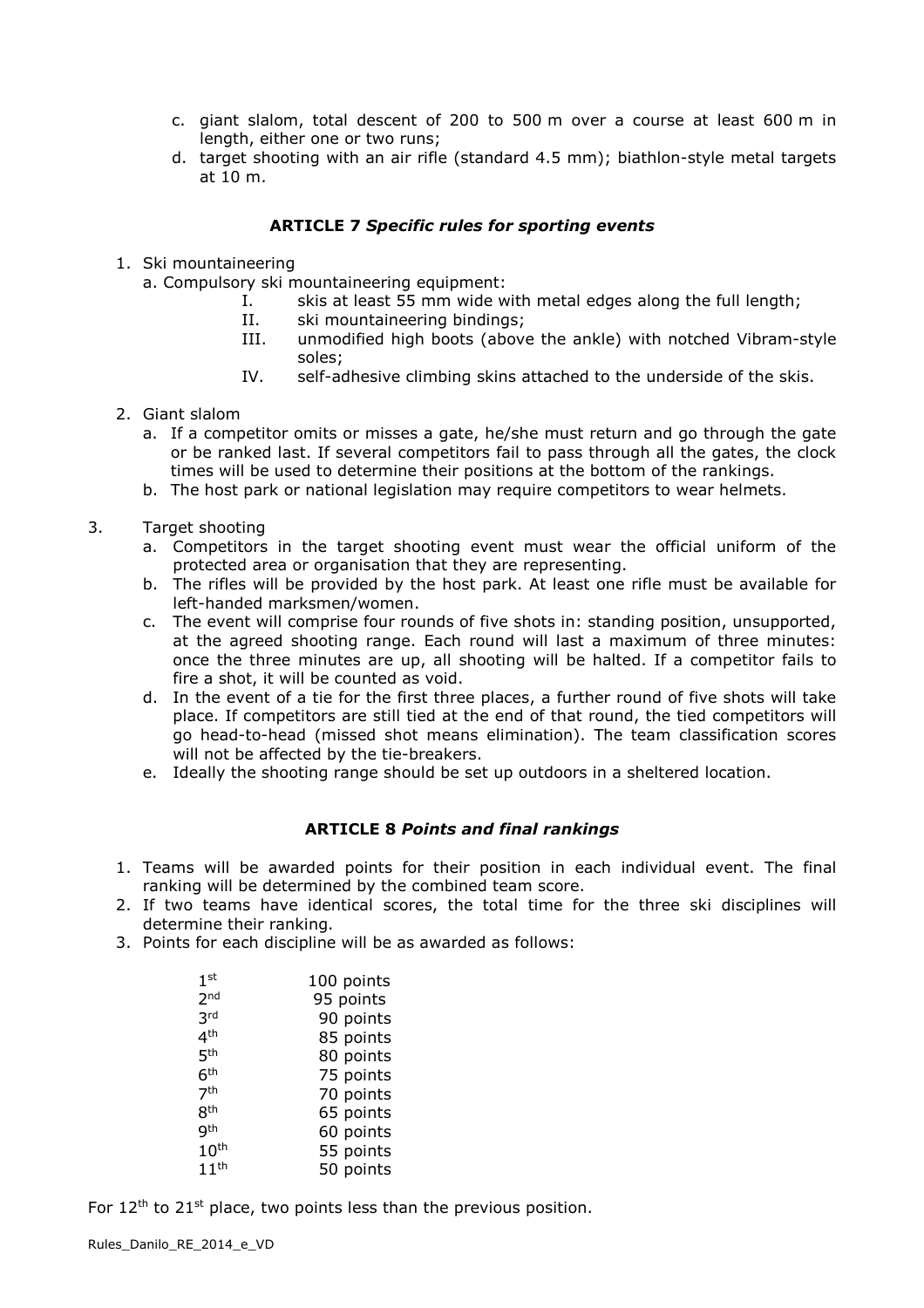For  $22^{nd}$  to  $50^{th}$  place, one point less than the previous position. From 51<sup>st</sup> to last, one point.

4. In the event of a tie for any given position, individual points will be awarded as follows: the competitor ranked after the tied athletes will be *n* positions lower, where *n* is equal to the number of tied competitors.

*Example: Two competitors tie for first place and both score 100 points. The next competitor is ranked third and receives 90 points.*

5. In the individual rankings for each discipline, male and female competitors will be classified separately. However, the total team points will be calculated as described above.

### **ARTICLE 9** *Thematic seminar*

- 1. The half-day thematic seminar is an integral part of the event; both competitors and supporters should attend.
- 2. The seminar covers subjects that are relevant to the work of protected area staff. The seminar topics change each year and are proposed by the International Steering Committee of the Alpine Network of Protected Areas (ALPARC) to the Danilo Re Steering Committee at least six months before the event.
- 3. The speakers must provide the text of their presentations in good time to the ALPARC International Steering Committee so that the simultaneous interpreters can provide a high-quality service for participants from the different countries and thereby ensure that the audience can understand the complexities of the subjects covered.

## **ARTICLE 10** *Candidates to host the next event*

- 1. Any protected area wishing to host the next Danilo Re Meet and Trophy must indicate its interest to the Steering Committee before the current year's event. If several candidates come forward, the final selection will be made by the Steering Committee.
- 2. At some point during the first two days of the event, a meeting must be convened between the host protected area, the Steering Committee and the candidate host protected area.
- 3. The Danilo Re Meet & Trophy banner will be given to the candidate protected area for the following year during the prize-giving ceremony for the Trophy competition.
- 4. The host park will ensure that all items required for the event (equipment, competitor numbers, flags, banners, etc.) are handed over to the next host park.
- 5. When the equipment is handed over, an inventory will be compiled. The incoming host protected area will be responsible for treating the equipment with care, and where appropriate, for replacing any lost or damaged items.
- 6. The host park must inform the Steering Committee about the planned programme and organisation of the next Meet & Trophy event at least six months before the proposed start date.

### **ARTICLE 11** *Respecting the environment*

- 1. The whole event must be organised in such a way as to ensure that the environment is protected and preserved at all times.
- 2. The host park must:
	- a. avoid holding any sporting competitions at night so as to limit electricity consumption;
	- b. avoid lead pellets being left lying around after the competition and shooting events;
	- c. limit the amount of travel between the various competition sites, and where possible use public transport;